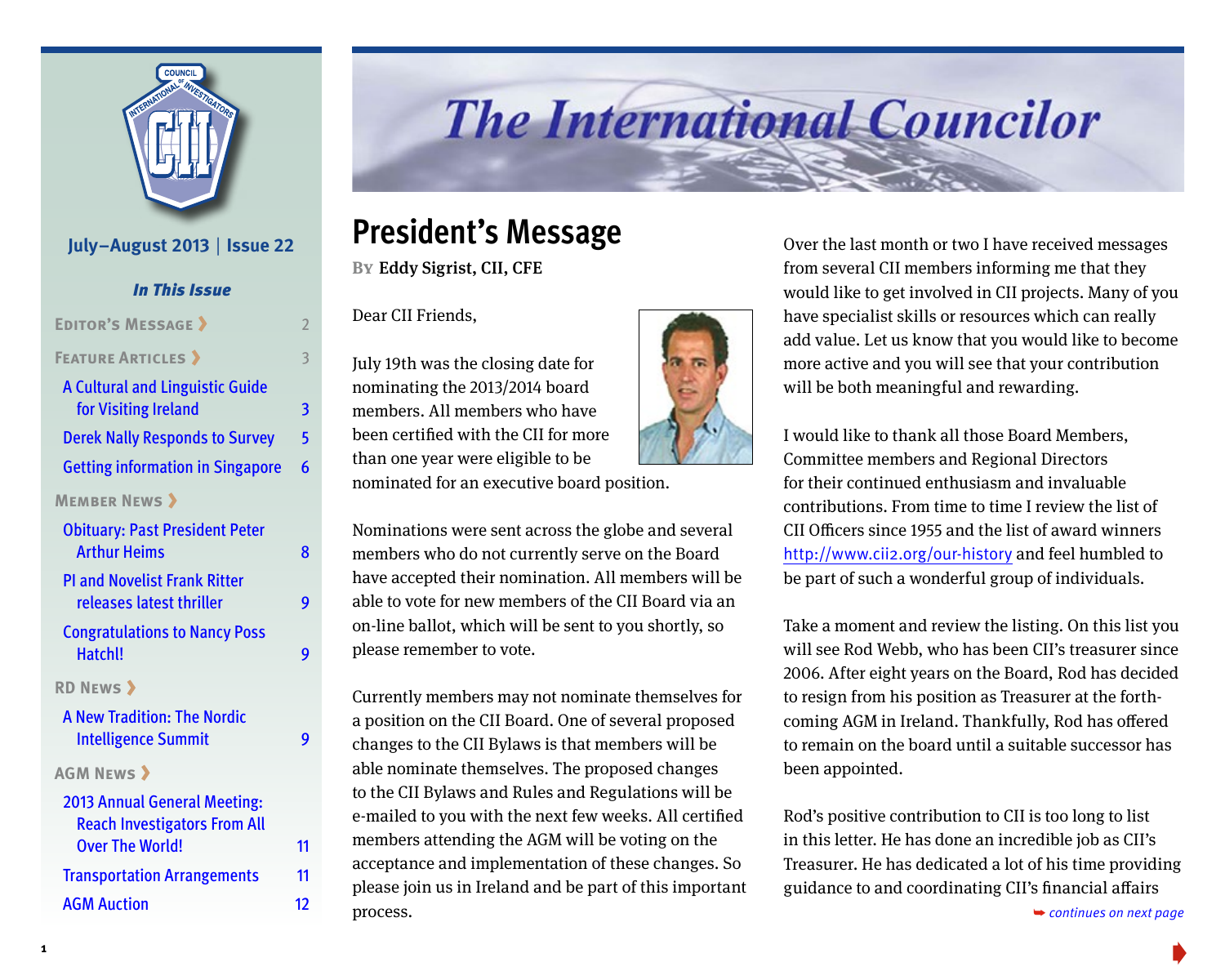<span id="page-1-0"></span>**President's Message** *continued from page 1* **Editor's Message** > together with the CII Office. He has kept a tight control over budgets for AGM's and Regional meetings by ensuring that budgets are properly drawn up, authorized and adhered to. I have really enjoyed working with Rod over the last few years and will miss him on the CII Board.

The good news is that Rod will soon be married to a wonderful lady, Hayley Claridge. Rod and Hayley, I wish you many years of happiness together and look forward to seeing you in the near future.

Kind regards, Eddy Sigrist  $\Box$ 

### **Social media game changer…..**

**BY** Lois Colley, lec@colleypi.com

acebook Graph Search went live this month in America. Graph Search is what makes **Facebook Graph Search we<br>
Graph Search is what make**<br>
Facebook valuable in terms of its ability to use data — everything prior was just kid's stuff.

Graph Search fully integrates ALL of Facebook's information into a totally different, compounded, publicly searchable format. For example, now I can now search for "people who went to Harvard and live in San Diego California" by simply typing that into Graph Search. This can be infinitely useful to private investigators because this search tool allows us to link and compound facts. Currently it's being expanded to full web "searchability" Is that a word?





Not every Facebook user has the function yet. You will know if you can be equipped if you either receive a message from Facebook about it. Alternatively, you can type the key words "Graph Search" into your search box; whereupon your search box will be converted to a slightly

different looking box, and you will be Graph Search enabled. If you don't get it right away, entering the search terms for Graph Search may put you in the queue to get it, or at least bump you up. This is literally the biggest thing since, ummm, Facebook.

Twtrland. You may have already seen this, but it is AWESOME, so I thought I would pass it along just in case.

Twtrland combs through Twitter data and quantifies a user's interests, communications and more. Take a look at a Twtrland profile. You will get things like "number of tweets per day," "average retweets," and the demographics of the individuals friends, for example:

*Megan Zimmerman's 81 followers are from 2 countries and 14 cities. The majority are interested in Marketing, Food, Farms, Agriculture.*

In this example, the information provided can be compared to what we already know about Megan. In this case, we could verify that Megan is truly interested in marketing and food, because she has 81 followers and getting 81 followers doesn't happen overnight. These 81 followers share her interests. In a word, it makes her look legitimate.  $\Box$ 

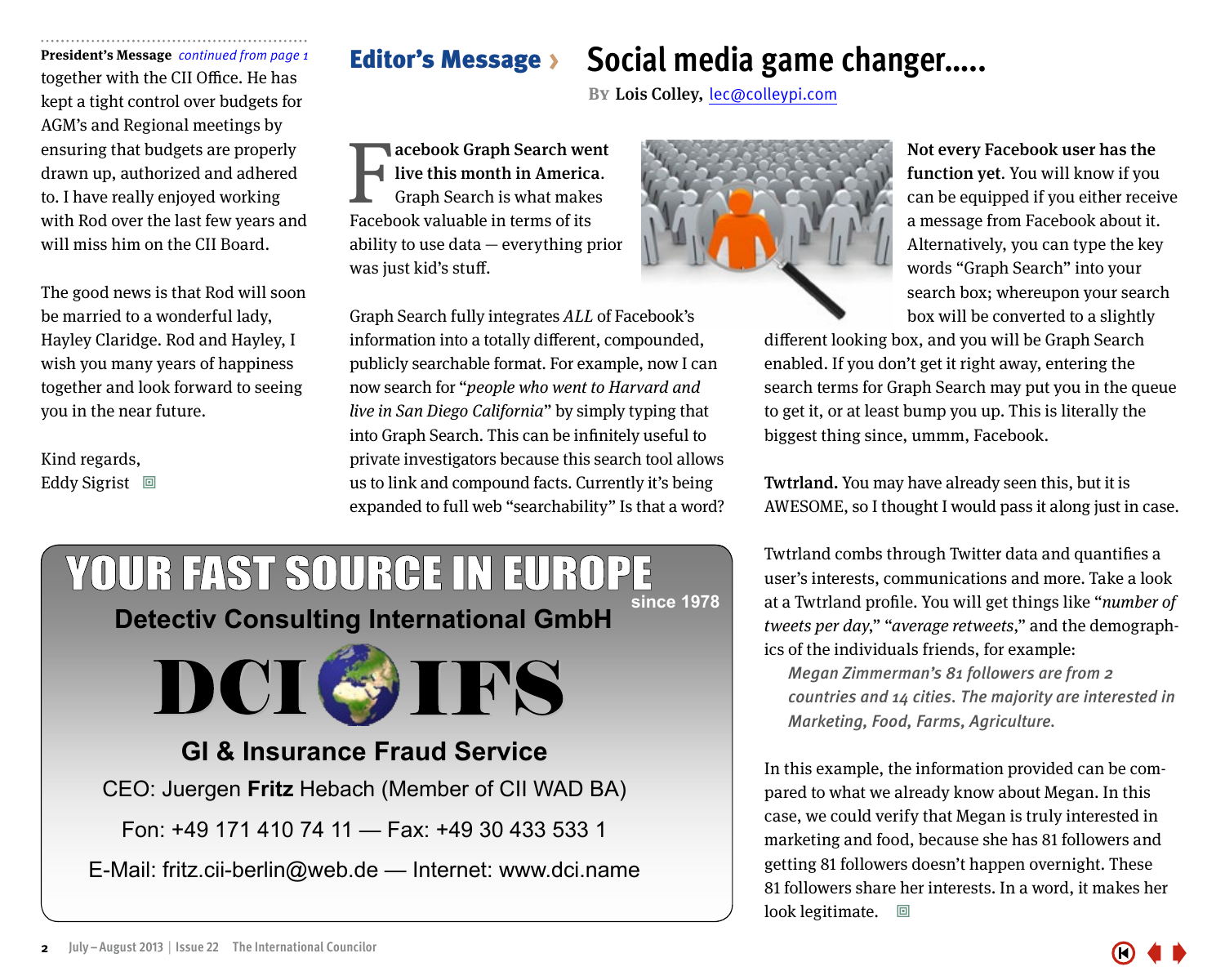#### <span id="page-2-0"></span>**Feature Articles > A Cultural and Linguistic Guide for Visiting Ireland**

**By**John Sexton, CII 1st Vice President

Since the 2013 AGM in Wexford is fast-approaching,<br>this is a guide to help those who may be visiting<br>Ireland for the first time. Whilst English is the main<br>language you will hear being spoken (unless you venture ince the 2013 AGM in Wexford is fast-approaching, this is a guide to help those who may be visiting Ireland for the first time. Whilst English is the main into the Gaeltacht), the Irish have added in slang, borrowed Irish words and even swear words.

Before you get too worried about the latter words, let me assure you that they are used in common, every day conversation and they won't be used in an offensive way. Do not get worried if you can't remember all of the phrases and words you will learn here. Tourists, especially Americans, have been visiting the Emerald Isle for generations and Irish barmen, waitresses, bus drivers, etc., will understand what you are saying.

#### **Arrival at the Aiport:**

If you arrive into Dublin in the morning and take a taxi (also referred



to as a "Joe Maxi" in Dublin) to your hotel, you will put your luggage into the "boot." Cars in Ireland run on petrol



and diesel. Remember which is which, if you rent a car. Also, if you rent a VW or you are Brian King and you rent a Porsche, the engine will be in the boot (rear), so you will put your golf bags or luggage under the Bonnet (front). If you fancy (desire) a spot of breakfast, be prepared for a hearty meal if you decide on an "Irish fry" or "full Irish breakfast." The fry will consist of: black pudding, white pudding, fried egg, fried tomato, sausages, baked beans, toast and tea. Alternatively, this can be washed down with a pint of Guinness, in lieu of tea.



#### **The weather:**

Summer in Ireland can be like winter. If you are lucky enough to experience a completely dry day without rain, then you will most likely have experienced the Summer. It is very advisable to bring warmer clothing and the severaltimes-daily needed umbrella. If the weather is nice in the morning, it will definitely be raining in the evening. Don't waste your money on cheap little umbrellas you can fit in your pocket. The rain very rarely comes down straight in Ireland. When it "lashes," it comes in sheets and sideways. At that stage, you will want an industrial strength brolly. If you forget and want to buy a sweater in Ireland, remember that it is called a "jumper." If you want to get some exercise but forgot your gym shoes, you will be looking to buy a pair of "runners."

#### **General Terms:**

"Soft Day, thank God"  $\bullet$  It's raining, but only drizzling, not lashing.

"Lashing Rain"  $\bullet$  the rain comes at you sideways, so you need two umbrellas, one for your top half and the other one to hold down and keep your legs dry.

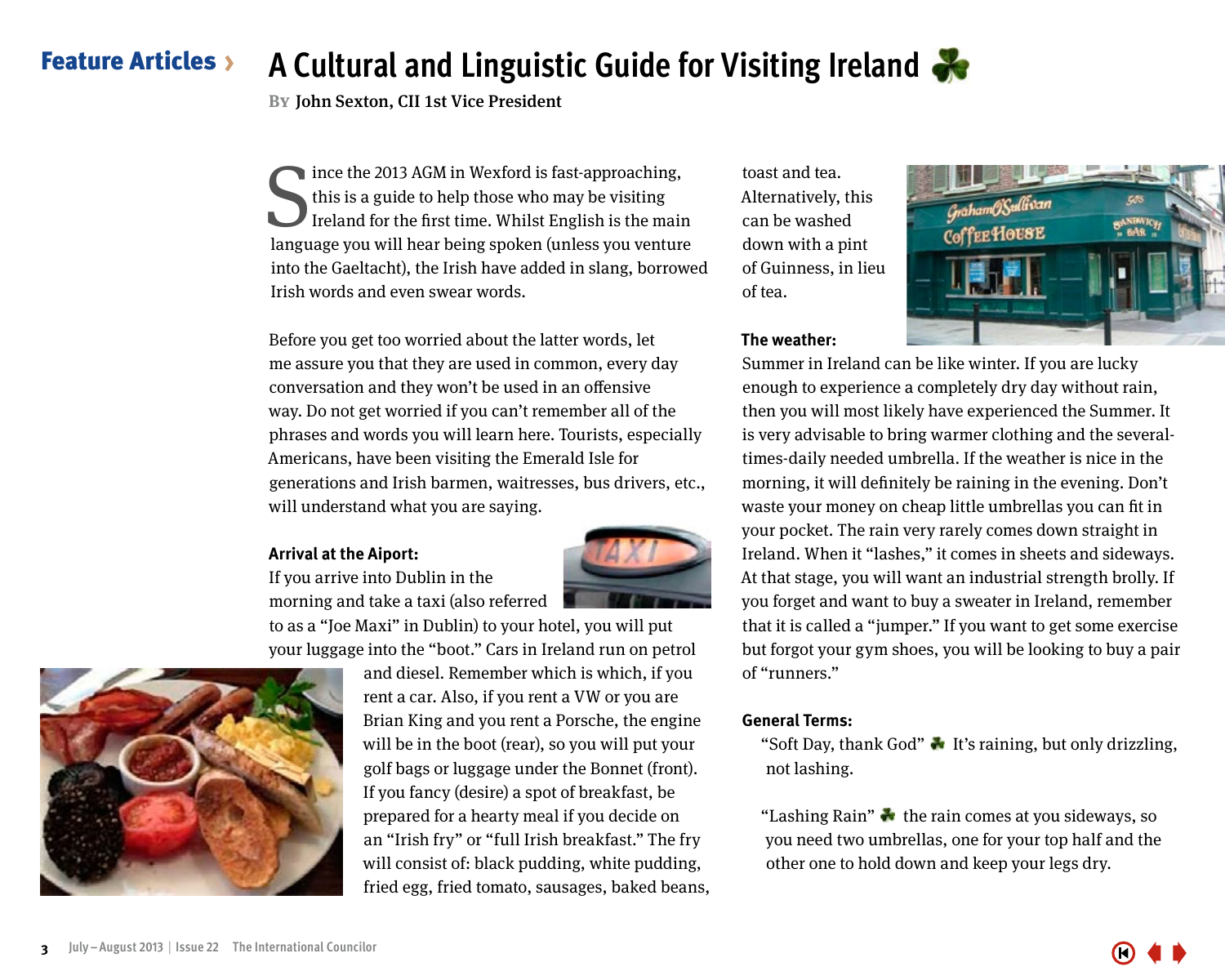"Yoke"  a generally descriptive work used when you don't know what something is called. It has nothing to do with an egg. Example; "Where did you put that yoke for frying an egg?"

"Footpath" $\bullet$  is what you walk on in a town (called "sidewalk" in America).

"Your Man"  $\blacktriangleright$  Ladies, this has nothing to do with your husband. It's what we Irish call a fella when we don't know his name. Example; "Who's your man?"

"Your One"  What a woman is called when you don't know her name. Also refers to the girlfriend.

"Lift"  Elevator

"Getting a Lift"  To get picked up as a passenger (in America  $\supseteq$  to get a ride) in a car.



"A Ride"  $\clubsuit$  An attractive man or woman, Example: "Your one there is a right ride."

"Craic"  $\bullet$  Fun. Has nothing to do with drugs. Example: "What's the craic?," "Have you any craic?," "The craic was 90," "Man dear, the Wexford AGM was fierce good craic."

#### **Bar Behaviour:**

Pints are the most common drink for men. If you are drinking Guinness for the first time, don't be worried of you can only manage a few pints at a time. When I started drinking Guinness, my friend who was also 20, but who had been at it for a few years at that stage, gave me this advice; "The first dozen pints are the hardest." If you are drinking with Irish men, don't forget that



membership in the "inner circle" means never missing your "round." Clan wars have begun and partnerships dissolved over the missing of a round. When buying your round, make sure to have cash. If you whip out your credit card when it is your round, your dinking partners will look at you like you have two heads.

If you order a mixed drink, such as a vodka and tonic, you will have to buy vodka and a separate bottle of tonic water. Irish whiskey is often referred to as a "half one," or a "small one." You'll never have to complain about getting too much ice in your glass. You may even have to wait until the bar man puts an ice tray into the freezer.

At the end of the night, there will be singing. It doesn't matter if you can sing or not, you will sing at the end of the night!  $\Box$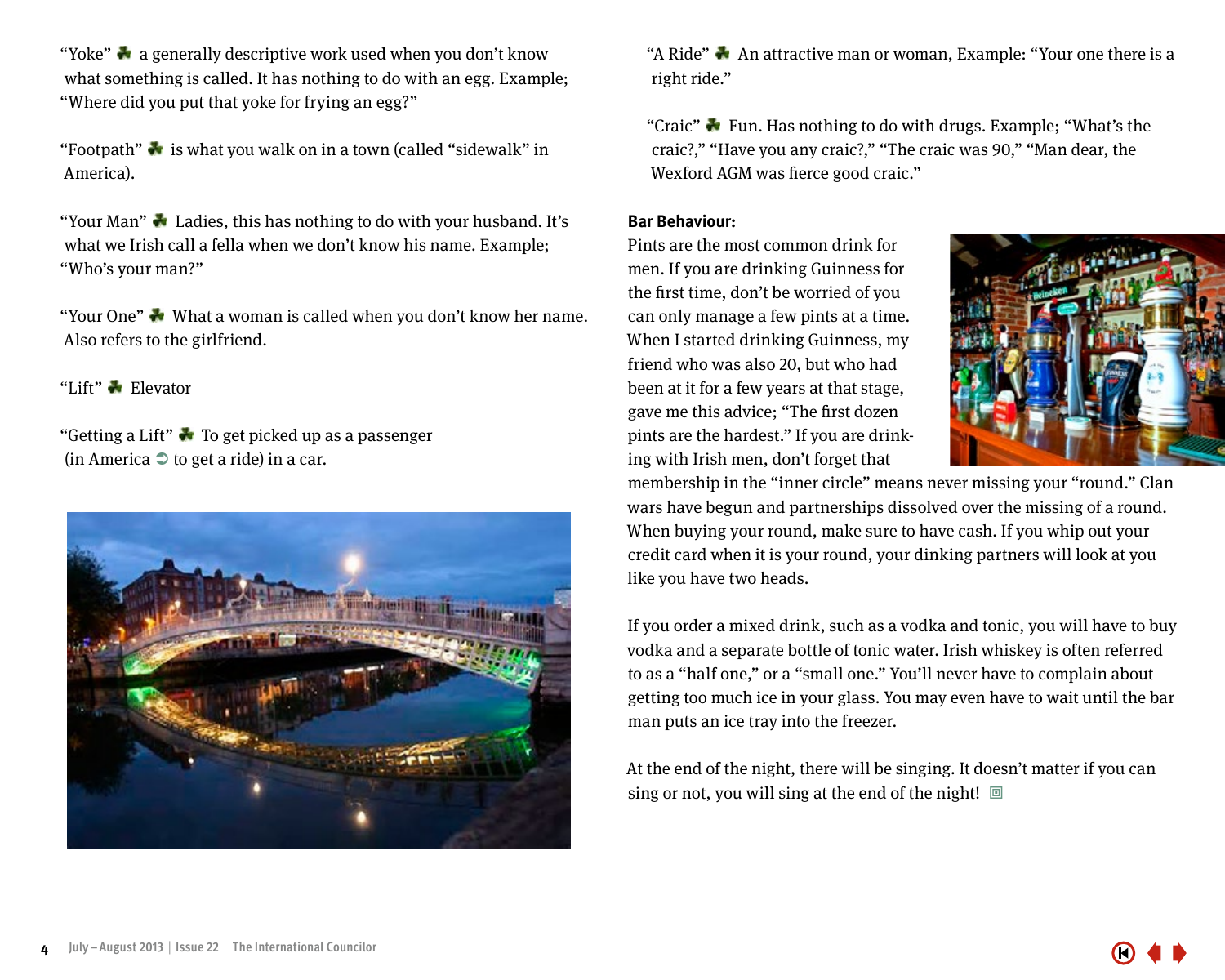<span id="page-4-0"></span>

### **2013 AGM Host and Former CII President Responds To Survey**



 $\int_a^n t$  *his ex* respond<br>and offer<br>profession. n this excerpt, AGM conference host Derek Nally responds to questions about privacy legislation and offers insight into the future of the investigative



1. How did you come to become an investigator? **A** *I* became a public investigator (police) as a

> career 56 years ago. When I came to minimum retirement age 26 years ago I decided to remain as an investigator albeit in the private sector.

- 2. Was there any licensing in place, and if so, was any testing required? A No licensing is required as still does not exist in Ireland for Private Investigators.
- 3. When you first started your investigator's career, what, if any privacy concerns were a parameter of the profession, and what were the parameters?
	- A As for licensing privacy concerns did not exist when I first commenced as a private investigator. It was only in the last 15 years that privacy and data protection reared it's head.
- 4. How have privacy issues emerged, or changed since you started your career?
	- A The entire topic, i.e., "Privacy & Data Protection" has now become a very important issue in Ireland and is strictly controlled within the European Union.
- 5. How has the privacy issue impacted your business?
	- **A** This has had serious repercussions within the business as a whole, particularly in countries where basic information is tightly controlled by the authorities.
- 6. What, if any reasons did you have for joining an international organization?
	- $\blacksquare$  I have always been a believer in a fraternity, and I feel that it is extremely important that people associate and exchange information as well as perspectives, on a global basis. For this reason as soon as I could, I joined the exemplary CII.
- 7. When did you first join CII and who mentored you into the organization?
	- A I joined CII in 1988 (25 years ago) having researching my various options. I had no mentor at the outset but was later encouraged to apply for the Board by the late John Swain, UK.
- 8. When did you serve as president and what were the most challenging issues facing the profession?
	- A I served as President in the year 1991. The greatest issue at the time was addressing an issue with a problem member — no more said!
- 9. What were the most challenging issued facing your presidency?
	- A To be frank I never felt a challenge. My one goal was to maintain the high standards that existed within the organization.
- 10. Where do you see the future of organizations, such as CII, in light of the Internet and other technological advances, in the next ten years?
	- **A** I believe irrespective of the technological changes there will always be a need for a quality organization to represent the membership so I would see the future as secure.
- 11. Do you see a role for continuing education as part of that strategic planning?
	- $\triangle$  Yes by all means!
- 12. Do you see a role for CII in responding to privacy issues, and if so, what?
	- **A** I believe the CII should play an active role in shaping future policy in this field. It is important to point out that the control of information is advantageous to the person who has something to hide, i.e., criminals and fraudsters more than protecting the law abiding citizen who has little to lose in the main.  $\Box$

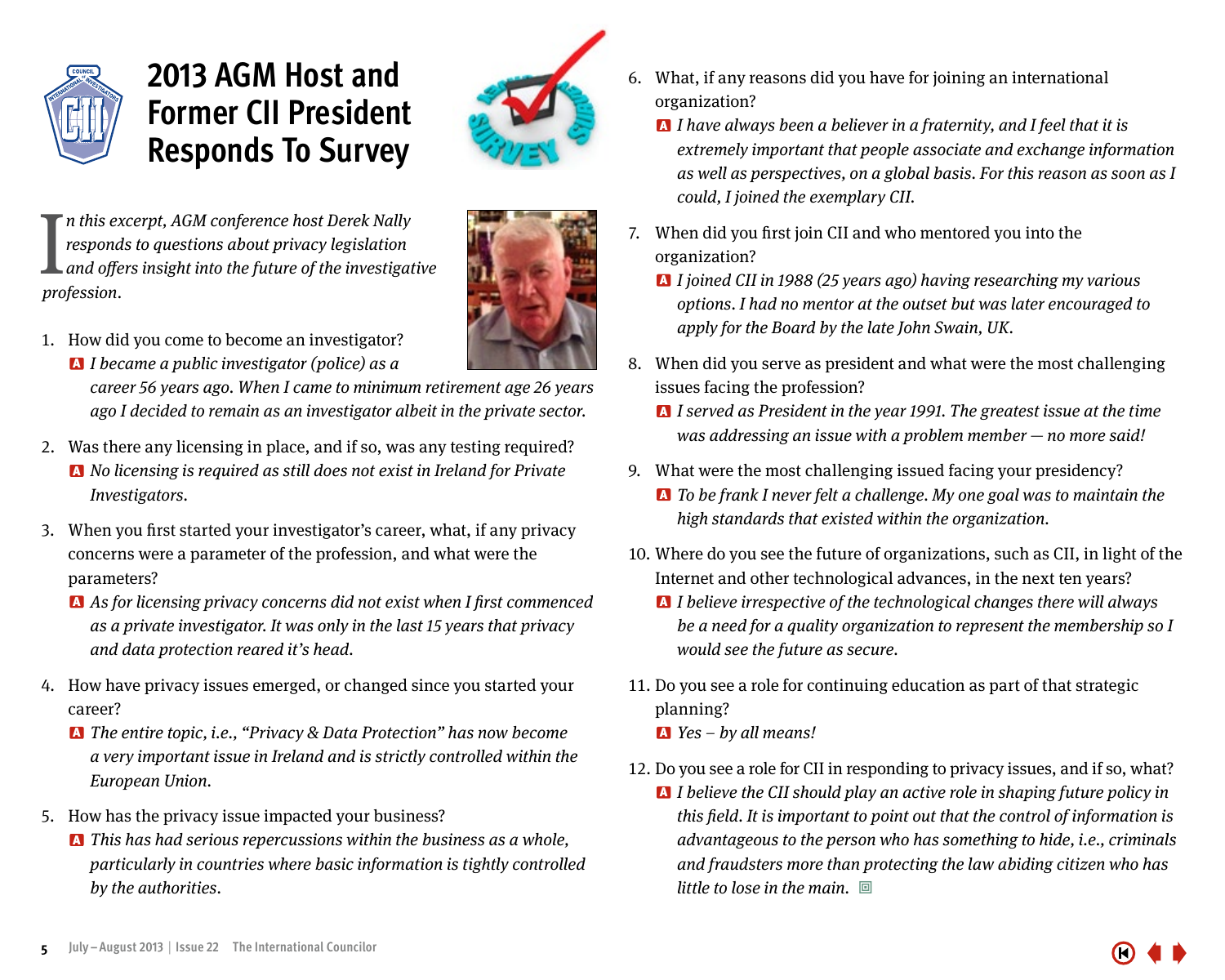## <span id="page-5-0"></span>**Getting information in SINGAPORE**

**By**Sheila Ann Ponnosamy, Operations Director, Mainguard International (S) Pte Ltd, www.mainguard-intl.com.sg

Singapore has a population of slightly<br>above 5 million. All individuals have<br>to carry an identification card in<br>Singapore and all companies are required ingapore has a population of slightly above 5 million. All individuals have to carry an identification card in to be registered with the Accounting and Corporate Authority.

Information about individuals or business entities in Singapore is stored digitally within various government departments. Access to these online sources is limited. Information on individuals is stored electronically and accessible by identification card number or FIN numbers

(for foreigners residing in Singapore) only. And in order to access it, one may have to physically visit the relevant office and complete a form providing all of their identifiers.



Sometimes an identification card number is not sufficient to access the information. One must also provide the issue date on the identification card or other specific details. These measures were instituted for privacy and make it difficult for someone who is not the individual himself (or the identification card holder) to retrieve the information.

Even in legal cases, litigation information that is publicly available in the civil courts – High Courts, Subordinate Courts, Supreme Courts, can only be retrieved once the case number is known. The requester must be a party to the dispute or a lawyer representing the parties if the file is requested.

Only a very limited and very basic due diligence can be done through Internet searches and publicly available information. A due diligence with some substance will still require investigators to retrieve proprietary information who have stored information from databases. As with all

databases, information can also be obsolete as it cannot be updated as regularly due to costs, and hence accuracy is compromised. Discreet enquiries, site visits are still necessary for an accurate and professional due diligence report and hence the reliance on private investigators to retrieve the information — for personal or business purposes.

#### **Company Registrations**

All businesses including sole proprietorships, partnerships, companies and corporations must be registered with the Accounting and Corporate Regulatory of Singapore. Available information include authorized capital, shareholding of company, directors and shareholders. Financial information if the company is not exempted from lodgement can be accessed too.

While companies may provide a registered address, they may be operating from a different location. Hence site visits to company's location are always recommended. Information about the company can be accessed with the exact company name OR registration number. In order to identify companies owned by an individual, the individual's identification number must be provided.



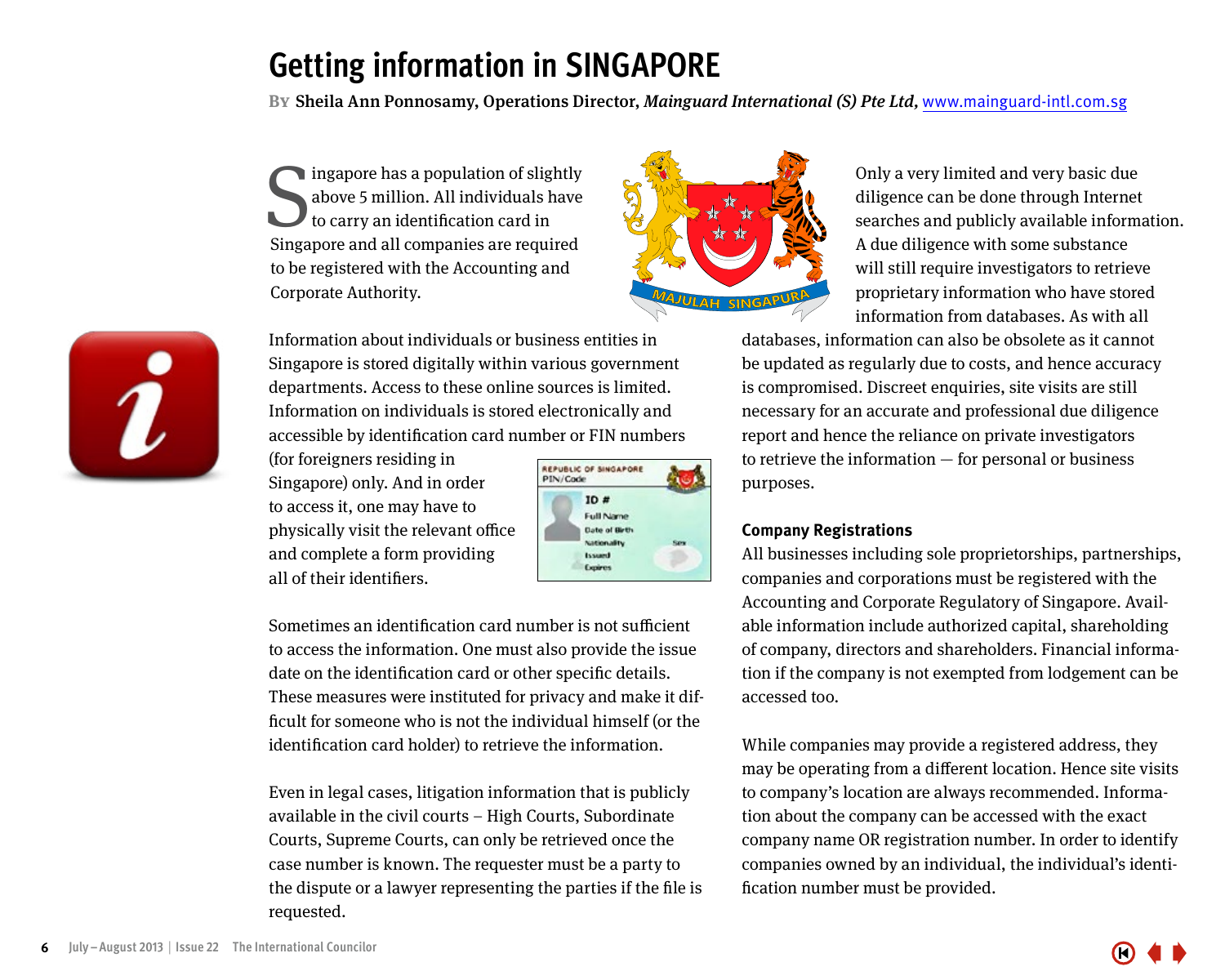#### **Litigation**

Information stored on a person is only accessed by the identification number. Litigation history including civil suits, writ of summons, etc. can be retrieved from the Subordinate courts, High Court and Supreme Courts and bankruptcy petitions can be retrieved from the Insolvency and Public Trustee Office both online and in person. The public information includes the name of the plaintiff, defendant, the case file date, case status and the damage awarded; however, the case number is required. Unlike the United States, you cannot search litigation history by name. Details of the case files are only available to parties of the case and their attorneys.

#### **Vehicle Registration and Driver's Licenses**

There is no public access information regarding vehicle ownership. This information is obtained through discreet inquiries or surveillance.

To determine if a person has a valid driver's license, the Traffic Police can provide this information if you have the ID number, date of issue and date of birth of the driver.





All birth and deaths in Singapore are registered with the Immigration and Checkpoint Authority. This office produces the National Identity Card, Passports, Birth and Death Certificates.

In addition to traditional and customary rites of marriage in Singapore, marriages must be registered at the Civil Registry of Marriages or the Syariah

Court. Divorce documents are available at the Family Court, Supreme Court or Syariah Court.

Requests for copies of a birth, death or marriage certificate can only be made by the individual or attorney who represents the family. Unlike the west, even insurance companies are prohibited.

#### **Personal Assets**

The Inland Revenue Authority in Singapore has records of all property owners in Singapore who pay property tax.

An address is required in order to access the information by database. Information such as caveats, mortgages, past or present ownerships, is being held by the The Singapore Land Authority. There are no resources for property ownership by name or identification number. Lead generation is required for asset research in order to determine possible addresses. We can then verify the owner.

#### **Records**

Criminal records are not public information in Singapore. A lawyer who is not working on a case for the particular individual will not be able to request for the information.

The individual can obtain a Certificate of Clearance from the Criminal Investigations Department for employment or official purposes and has to complete a form in person. He can also apply online for the certified true copies of the reports and documents and criminal records.

To determine the criminal status of an individual, discreet enquiries and media and deep web searches are not done to determine the probability of the individual having committed a crime.

#### **Professional Licensing**

Professional licensing records are maintained by the associations headquarters concerned. For instance, the Singapore Medical Council will have a list of doctors they certify for practice.

#### **Education Records**

Education in Singapore can only be verified upon written request and with the individual's authorization.

➥ *[continues on next page](#page-7-0)*



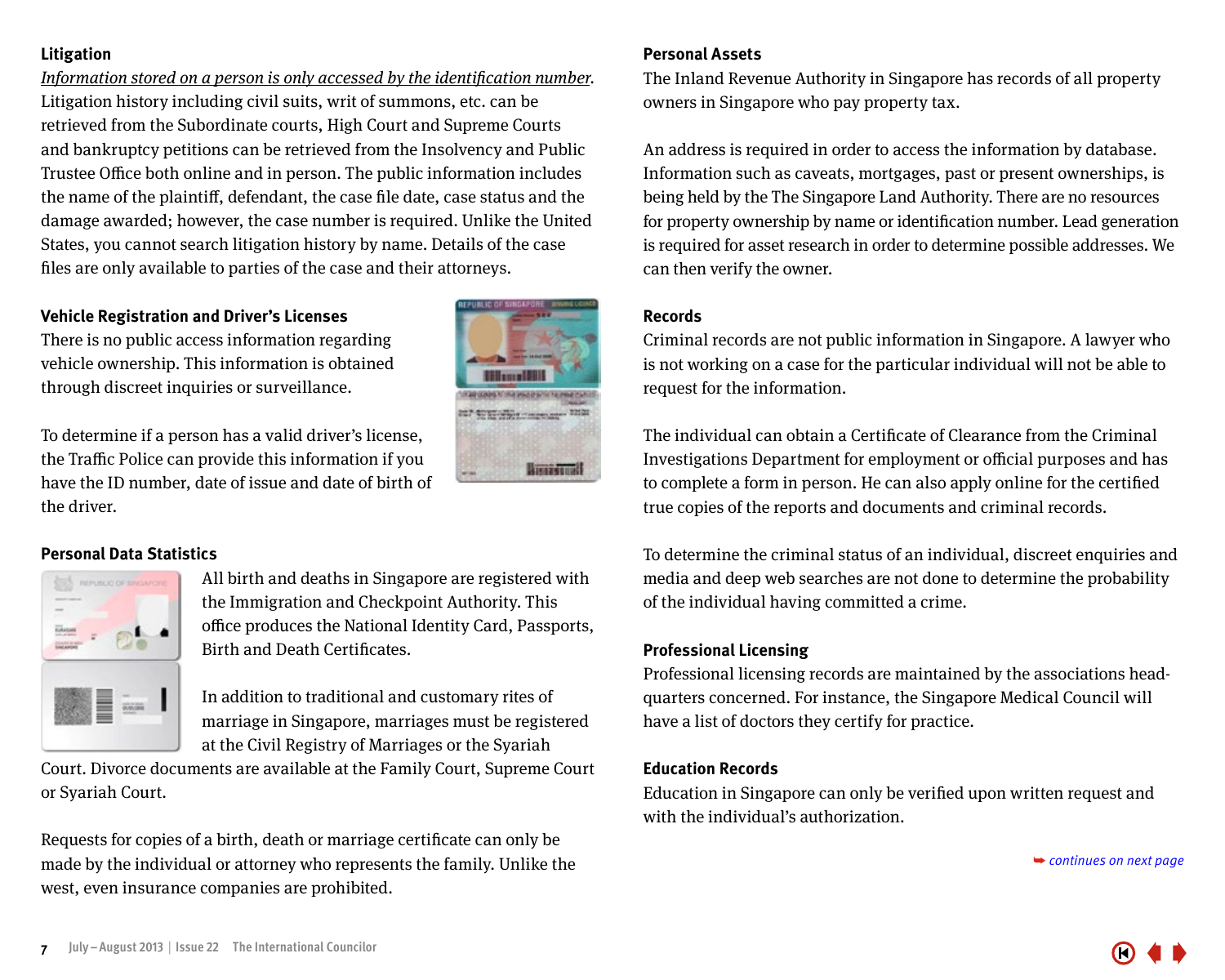<span id="page-7-0"></span>**Getting Information in Singapore** *continued* Member News >

#### **Employment Records**

An authorization from the former employee is generally required in order to verify dates of previous employment. Even then, most corporations will not provide a reference for a former employee. Discreet inquiries are still used in employment checks.

#### **Media Information**

In Singapore, major newspapers articles and news publications are stored online and these databases are made available the public at the libraries. News articles that are dated are stored on microfilm.

#### **Other Sources**

Trade divisions at embassies, and chambers may have a library comprising of publications and major industry trade journals.  $\Box$ 

#### **About the Author**

Sheila Ponnosamy is the Operations Director for her family business, Mainguard International (S) Pte Ltd and as such has over 12 years of experience as a private investigator specializing i0n corporate investigations. Sheila was elected International Investigtor of the Year in 2011 for the Council of International Investigators and was interviewed by PI Declassified in the USA. She remains one of the few women, particularly in Asia who is active in the private investigations industry. Sheila can be contacted at: sheila.p@mainguard-intl.com.sg

### OBITUARY: **Past President Peter Arthur Heims 20th December, 1929 – 26th April, 2013** By Alan Marr

**Peter's funeral was pure showmanship! Over 200 friends attended the cel-**<br>ebration of Peter's life at the crematorium in Leatherhead, Surrey, U.K. The<br>procession was headed by a Parachute Regiment Association flag bearer, ebration of Peter's life at the crematorium in Leatherhead, Surrey, U.K. The procession was headed by a Parachute Regiment Association flag bearer, followed by a funeral carriage drawn by two black horses in full mourning livery. This was followed by two Regimental mascots, (Shetland ponies) in full parade dress, escorted by two Regimental handlers in full uniform. (Peter had sponsored the mascots for over 20 years) The coffin was draped in the Union flag and his Parachute beret was on top with a large wreath of flowers.

The service included Frank Sinatra's "I did it my way," and tributes were paid by Tony Imossi, President of the Association of British Investigators and Chris Pelley of the Rotary Club of Leatherhead. Finally a bugler played "The Last Post" and "Reveille."

Past President Chris Brogan, member Stuart Price, and I represented the members of C.I.I.

Peter was member of the British Army's Parachute Regiment between 1947 and 1953. He then applied to become a police officer, but at that time officers had to be five eight inches and Peter was sadly a little short. He then joined a professional investigation company and quickly learnt his trade and in 1962 he started his own agency which thrived until last year when he retired. He was a larger than life character, a Rotarian, a Freemason, a Liveryman and a Freeman of the City of London. He was also an author, publisher, after dinner speaker, charity fundraiser and a campaigner for licensing of P.I's in the U.K.

Peter was a good friend and an inspiration with his sense of humour and zest for life. His widow Iris expressed her thanks to the many cards of condolence received from C.I.I. members.  $\Box$ 

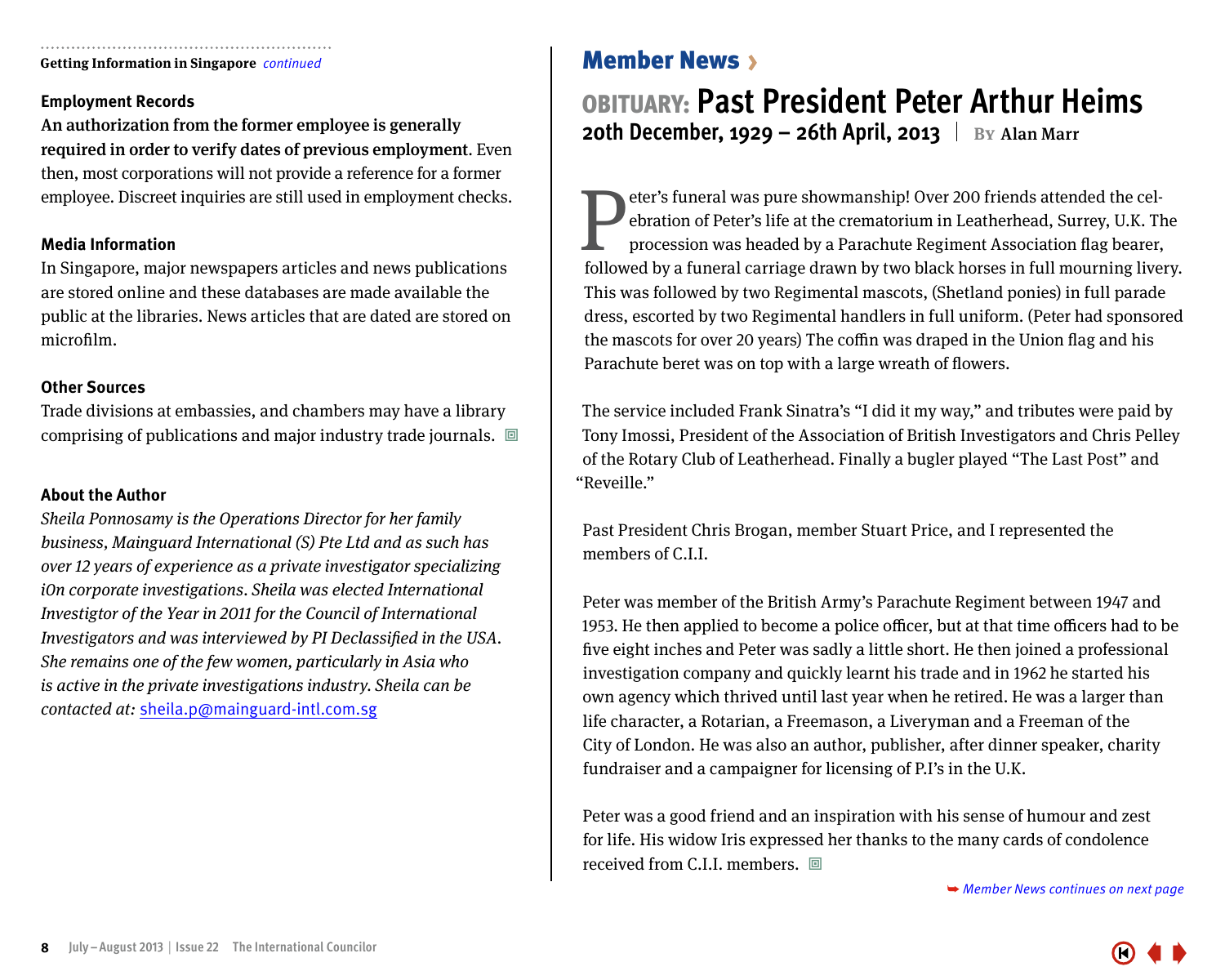### <span id="page-8-0"></span>**Member News** S (continued) **RD News** >

## **PI and Novelist Frank Ritter releases latest thriller "The Killing Games"**

Imax Ritter, the author of the<br>investigative personal injury<br>"bible," Successful Personal<br>Injury Investigation, has been a PI rank Ritter, the author of the investigative personal injury "bible," Successful Personal nearly 40 years and a CII member for 16 years. He is also a multiple-award winning playwright and novelist. On 6/12/2013 his first novel, The Killing Games, was published at Amazon. com's Kindle division.



It is a "thriller" story of terrorists' attempted attacks at the 1984 Olympic Games in Los Angeles. Their plans are thwarted by a Green Beret, a CIA agent and a female PI. If it were a movie the action would be R-rated and its passion would be X-rated. It will be FREE for download to Kindle Fire or your computer on July 2, 2013, on July 18, 2013, and again on August 2, 2013. <sup>a</sup>

### **Congratulations to Nancy Poss Hatchl!**



Nancy Poss Hatchl is a great grandmother to FINNEAS BUCKEYE LEE born on June 19, 2013 回

# **A New Tradition: The Nordic Intelligence**  Summit  $\vert$  By Anne Styren, *Profile Intelligence AB*

In early June a couple of CII members gathered along with a select group of investigative experts in the beautiful little town of Sigtuna near Stockholm in Sweden. Among the eight participants representing four countries w n early June a couple of CII members gathered along with a select group of investigative experts in the beautiful little town of Sigtuna near Stockholm In Sweden. Among the eight participants representing four countries we Portuguese, Estonian and Croatian.

We found we have expertise in business and personal (domestic) investigations, genealogy and skip tracing, competitive intelligence, insurance fraud, and trademark infringement. Our skill set included interviewing, research, surveillance and security.

> *We also discussed the cultural disparities of our Nordic countries—there are so many things that differ, even if we are very close!*

Our group not only had clients in all the Nordic countries but several global clients as well. The PI's in attendance had an exhaustive list of professional memberships including CII, WAD, ABI, ASIS, NSD and others which provides an extensive network both in expertise and geographical presence.

The reason for our meeting, so boldly named the Nordic Intelligence Summit, was networking. I, Anne Styren initiated the summit. Even though I knew all attendees but one, the meeting gave the rest of the group the opportunity to meet one another. There were an equal number of males and females which was unusual given this professions tendency to be male dominated.

Quite a lot of time was spent on presentations, not primarily of our companies but of ourselves. One never knows when knowledge about fast cars or motorcycles, of marathon running, lobster fishing, golfing, archaeology or gardening might come

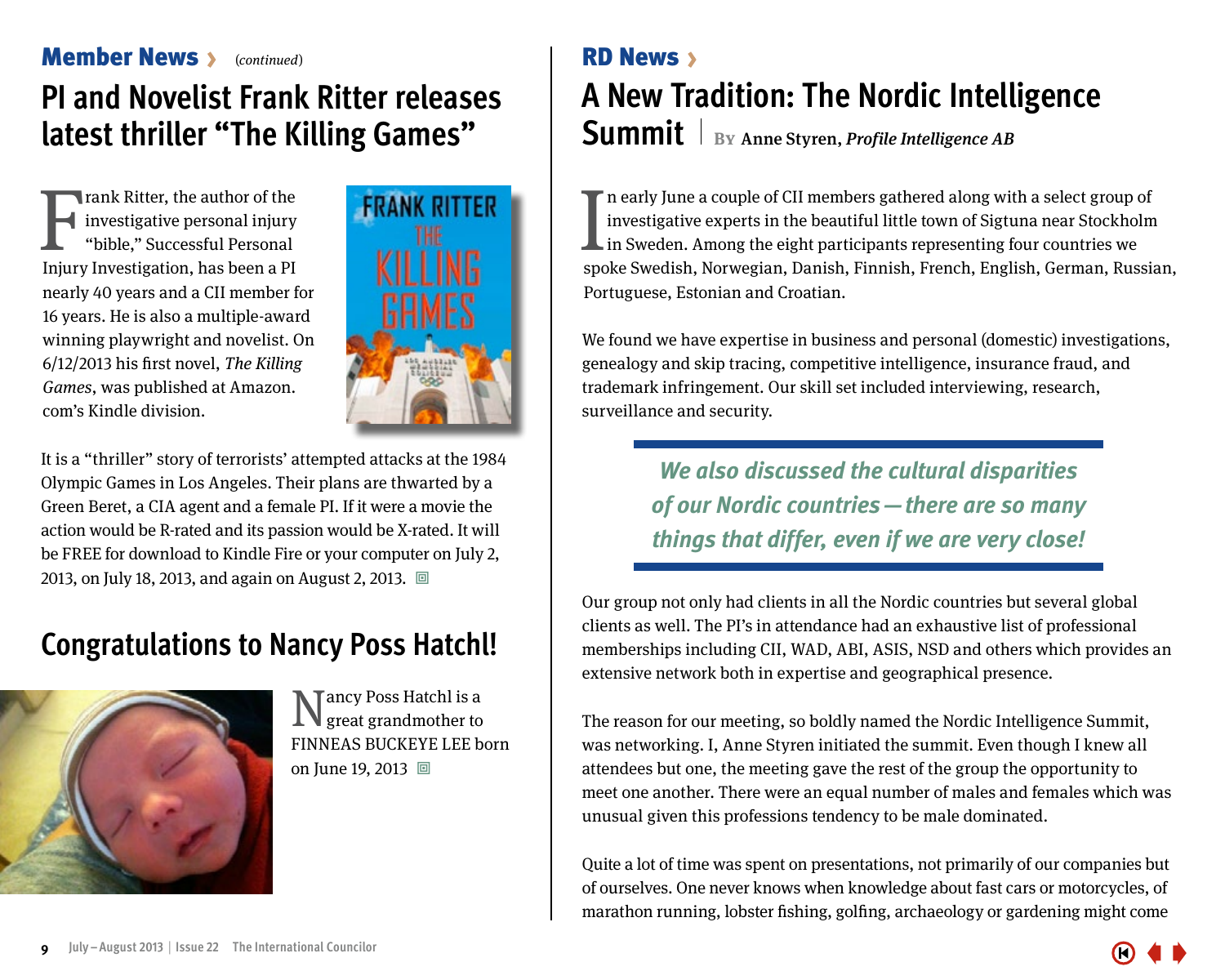**10 July–August 2013** | **Issue 22 The International Councilor**

in handy! And talking about our background and private interests also gives a very nice picture of "who we are." Swapping stories was also great fun!

Naturally we also spoke about our various expert areas and discussed how we can use each other's skills and knowledge more now that we know each

other better. Because despite all good intentions it is not always easy to initiate co-operation; we often forget to suggest to our client that we know experts in other areas that could add interesting material to a project. Or perhaps it might feel quicker to DIY in a neighboring country. But as one participant pointed out — "even if I could do it in principle, it would still take more time for me. I'll definitely gain by using a subcontractor in another country even if I can speak the language on a passable level." We agreed that some preliminary fact-finding is easiest done by one-self if possible, but that

the actual research, the interviews a s o is more efficiently done by a local. And that now that we've met it will also be easier to remember each other's expert areas and to check if someone can help with a project.

We also discussed the cultural disparities of our Nordic countries — there are so many things that differ, even if we are very close! It may be more or less common knowledge that Swedes need consensus, that they prepare a lot, discuss and debate before actually making something. And that the Finns prefer to act at once, get it done and then discuss the errors along the way. There are also huge differences in local culture between the far north and south in the geographically large Nordic countries but it is

learning – the same way we learn from each other when we meet at CII regional or annual meetings.

The Nordic Summit was sort of a private initiative as I wanted some of the most important persons in my Nordic network to meet each other to stimulate co-operation. It was a fairly structured affair; we all prepared material in advance and we sat down for most of the day and actually followed an agenda. I hope this mini report of our meeting encourages others to do something similar. It is truly a very positive thing to do.  $\Box$ 

On the whole this was a very productive day and a great opportunity for

We also mentioned the mutual history as our countries, historically, have had various unions and still have close collaboration. An interesting observation relates to counties in Sweden and Finland that seems wrongly named: Västerbotten (väst-west) is located on Sweden's Eastern side, where as Österbotten (öst=east) is located on Finland's western side. Seems strange today, but when the countries were one and the Baltic Sea the divider, the naming made perfect sense.

questions come with difficulty, might need a lot more consideration than if the interview took place somewhere else in Denmark where the culture is more open.

perhaps news to most that the very same strong cultural differences also occur in Denmark – a very small country. Thus preparing an interview with a Dane in Jutland where business is kept close to the heart and answers to

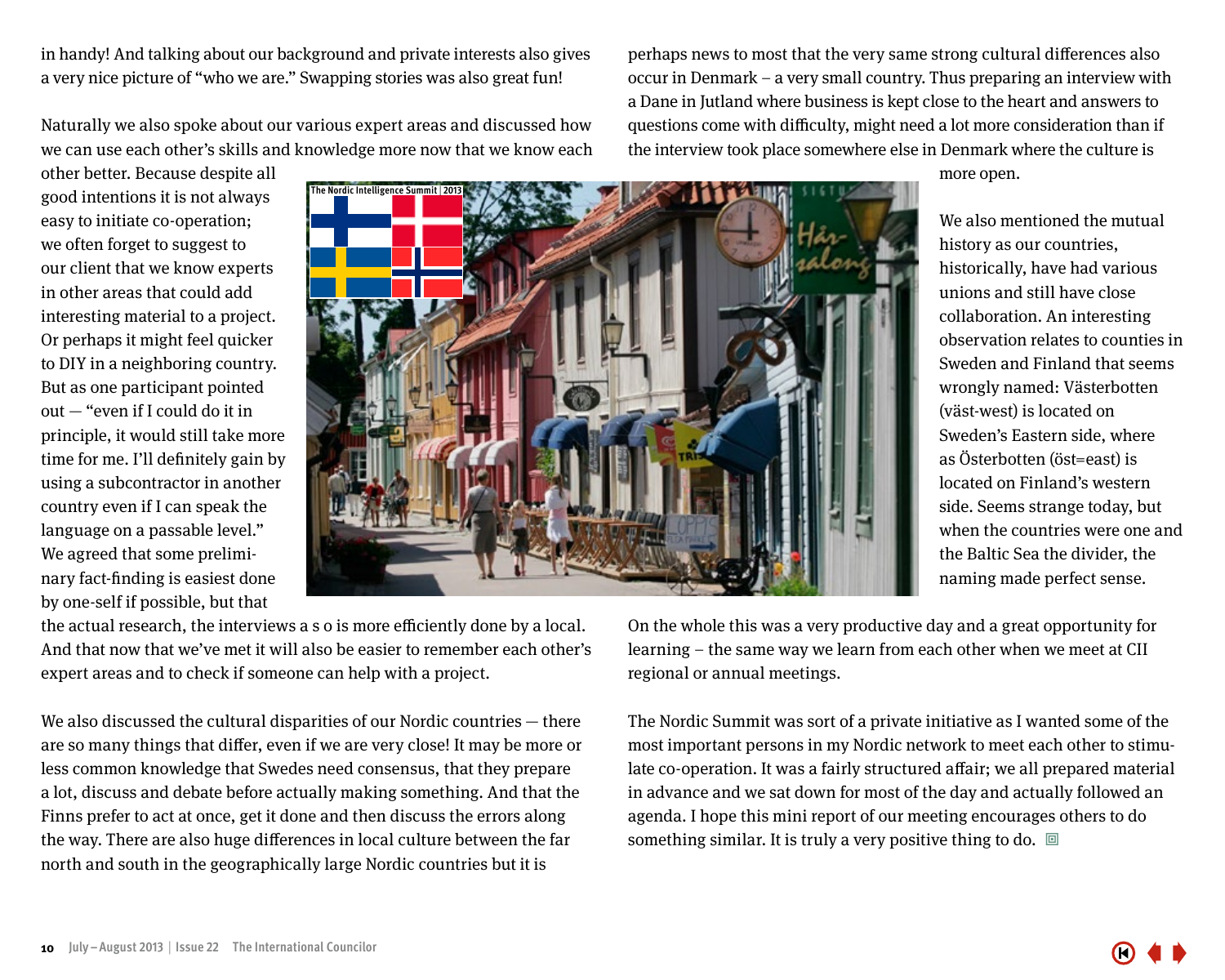### <span id="page-10-0"></span>**AGM News >**

### **Reach Investigators From All Over The World!**







**Enniscorthy, Co. Wexford, Ireland**

ake advantage of this opportunity to reach your target market effectively and efficiently at the CII Annual General Meeting! T

The Council of International Investigators (CII) is a 300+ international member organization known for its standards of integrity, ethics, and mutual trust. CII is considered a spokesman for ethical investigators throughout the world with a rich tradition and reputation for excellence.

We will have speakers and advisors for you to meet with from the Americas, Europe, India, the Far East and Africa to share their experience of the bad, the good, and all the opportunities for collaboration in their countries. We will provide sponsors and advertisers an intimate setting in which to have personal interaction with investigators from all over the world. Don't miss this unprecedented exposure to showcase your products and services to an

audience of investigators from the Americas, Asia, Europe, Far East, Australia, and Africa!

#### **CII supports your investment in a variety of ways:**

- Opportunity to network from breakfast through dinner with attendees
- Timely and relevant educational programming will draw an audience of more than 75 investigators
- Sponsorship opportunities available to showcase your company through logo placement on signage and promotional materials
- Listing in conference program with company logo (mailed to all CII members regardless of attendance)
- Listing on the conference website with a link to company website, contact information and a description of your products and services

#### See the website for more details!

### **Transportation Arrangements**

**Transportation from Dublin airport to Enniscorthy will**  $\perp$  be provided for those arriving during the morning hours on:

- Sunday September 15th
- Monday September 16th
- Tuesday September 17th
- Please email your arrival date, airline traveling on, flight number, how many people in your party, hotel, and your departure date to Tony Fagan at tonyfagan21941@gmail.com.



<sup>➥</sup> *[AGM News continues on next page](#page-11-0)*